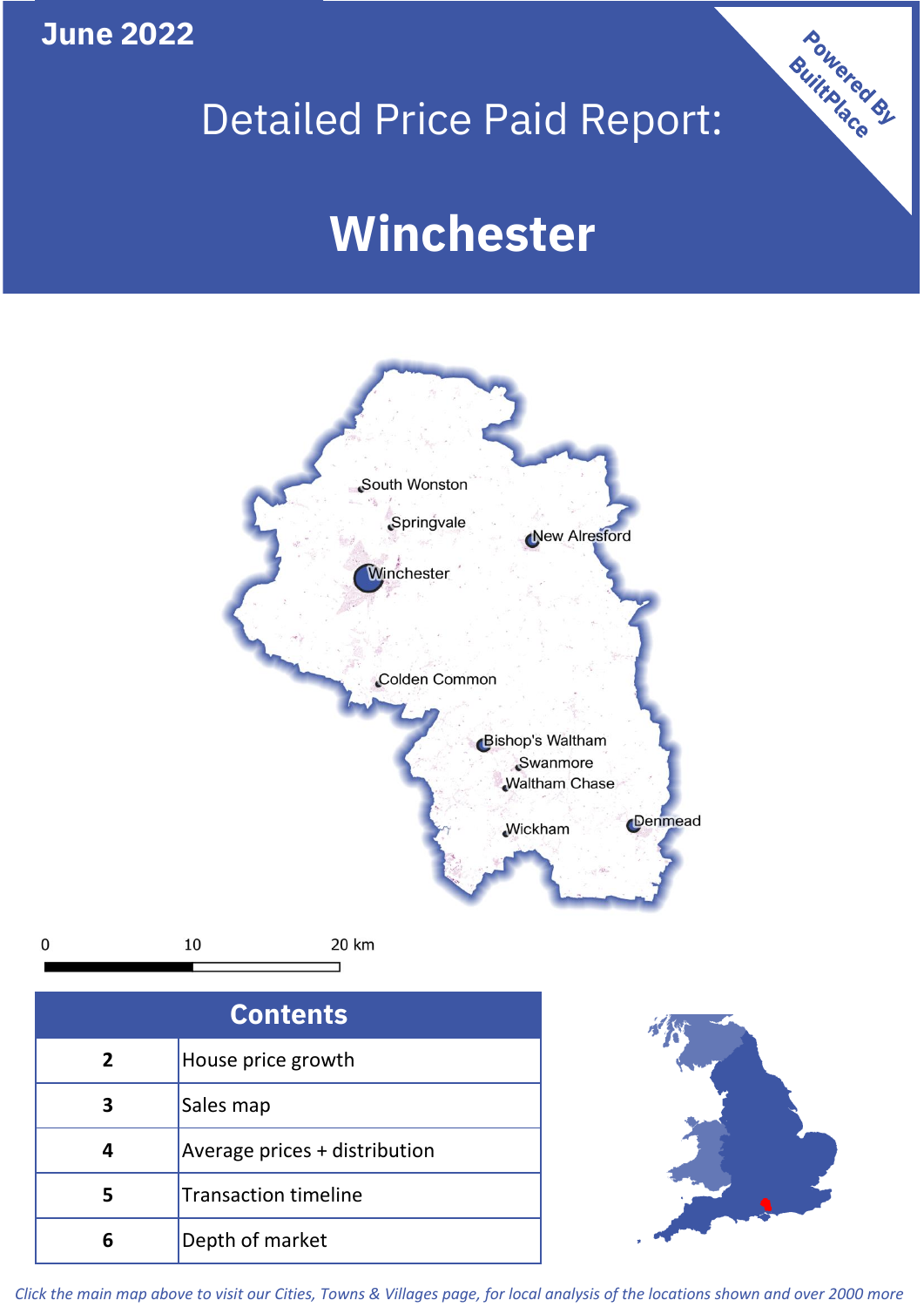#### **Headline Data**

|                     | <b>Current level</b> | 3 month  | <b>Annual</b> | 5 year | 10 year |
|---------------------|----------------------|----------|---------------|--------|---------|
| <b>House prices</b> | £474,310             | 1.7%     | 10.7%         | 19.5%  | 61.3%   |
| <b>Transactions</b> | 2,060                | $-12.9%$ | 16.6%         | 6.8%   | 19.2%   |

### **House Price Growth (April 2022 data)**

#### *Annual Change in House Prices*



House prices in Winchester grew by 10.7% in the 12 months to April 2022 (based on 3-month smoothed data). By comparison national house prices grew by 10.7% and prices in the South East grew by 11.5% over the same period.

Winchester house prices are now 54.8% above their previous peak in 2007, compared to +60.7% for the South East and +52.9% across England.



#### *Year-To-Date Change in House Prices, December to April*

Local prices have grown by 3.1% in 2022 so far, compared to growth of 1.1% over the same period last year.

#### *Source: OS OpenData; UK House Price Index (Contains HM Land Registry data © Crown copyright)*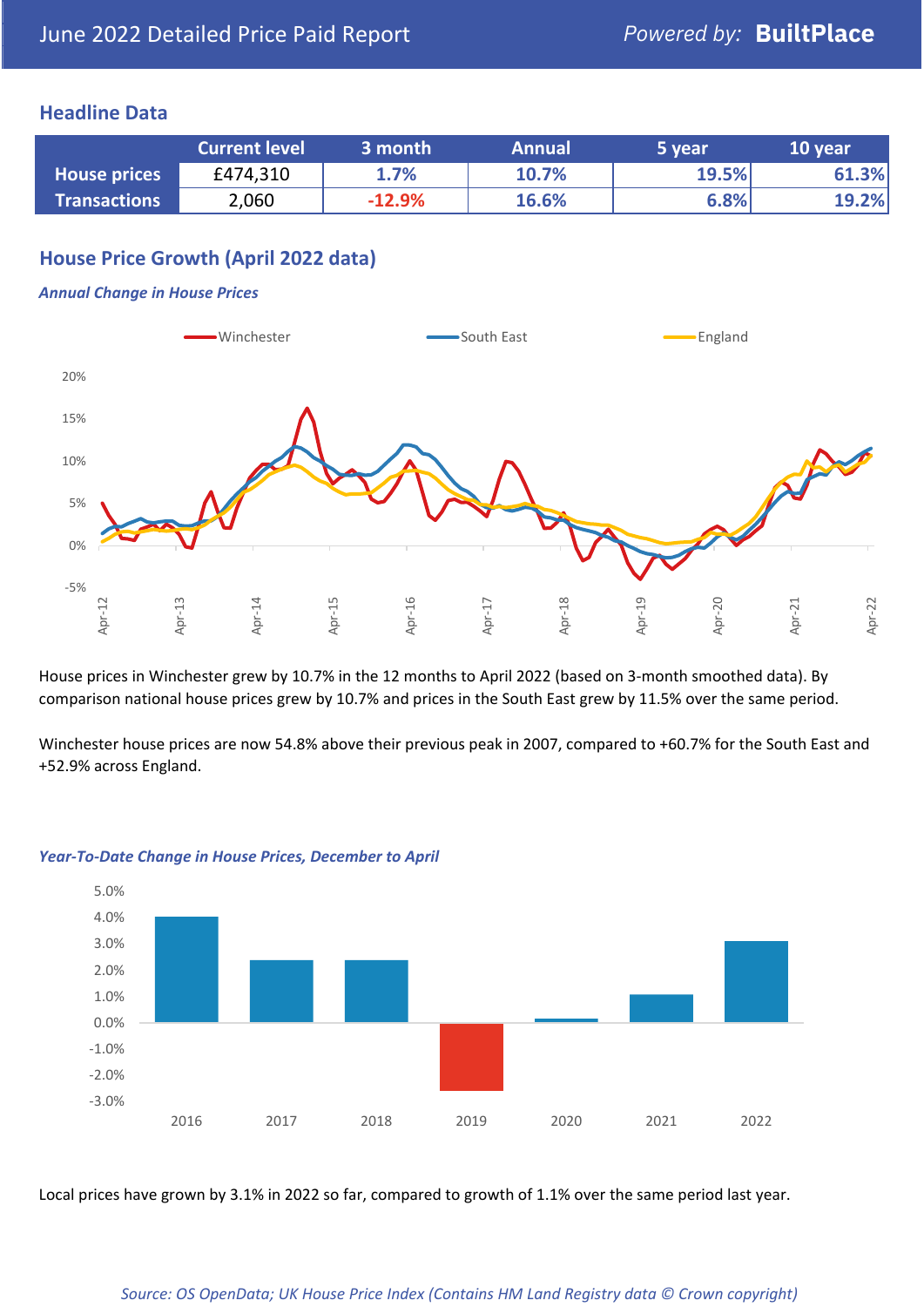### **House Price Map**

#### *12 months to April 2022*



*Each point is one postcode, coloured by the average value relative to all sales in this local authority (price bands are LA-specific quintiles).*

### **Map Key**

|  | Min      | <b>Max</b> |              |
|--|----------|------------|--------------|
|  | Up to    | £293,000   | 1st quintile |
|  | £293,000 | £381,000   | 2nd quintile |
|  | £381,000 | £511,000   | 3rd quintile |
|  | £511,000 | £741,000   | 4th quintile |
|  | £741,000 | and over   | 5th quintile |
|  |          |            |              |

*Source: OS OpenData; UK House Price Index (Contains HM Land Registry data © Crown copyright)*

0% Up to £293,000 *1st quintile / lowest 20%*

5th quintile / highest 20%

2nd quintile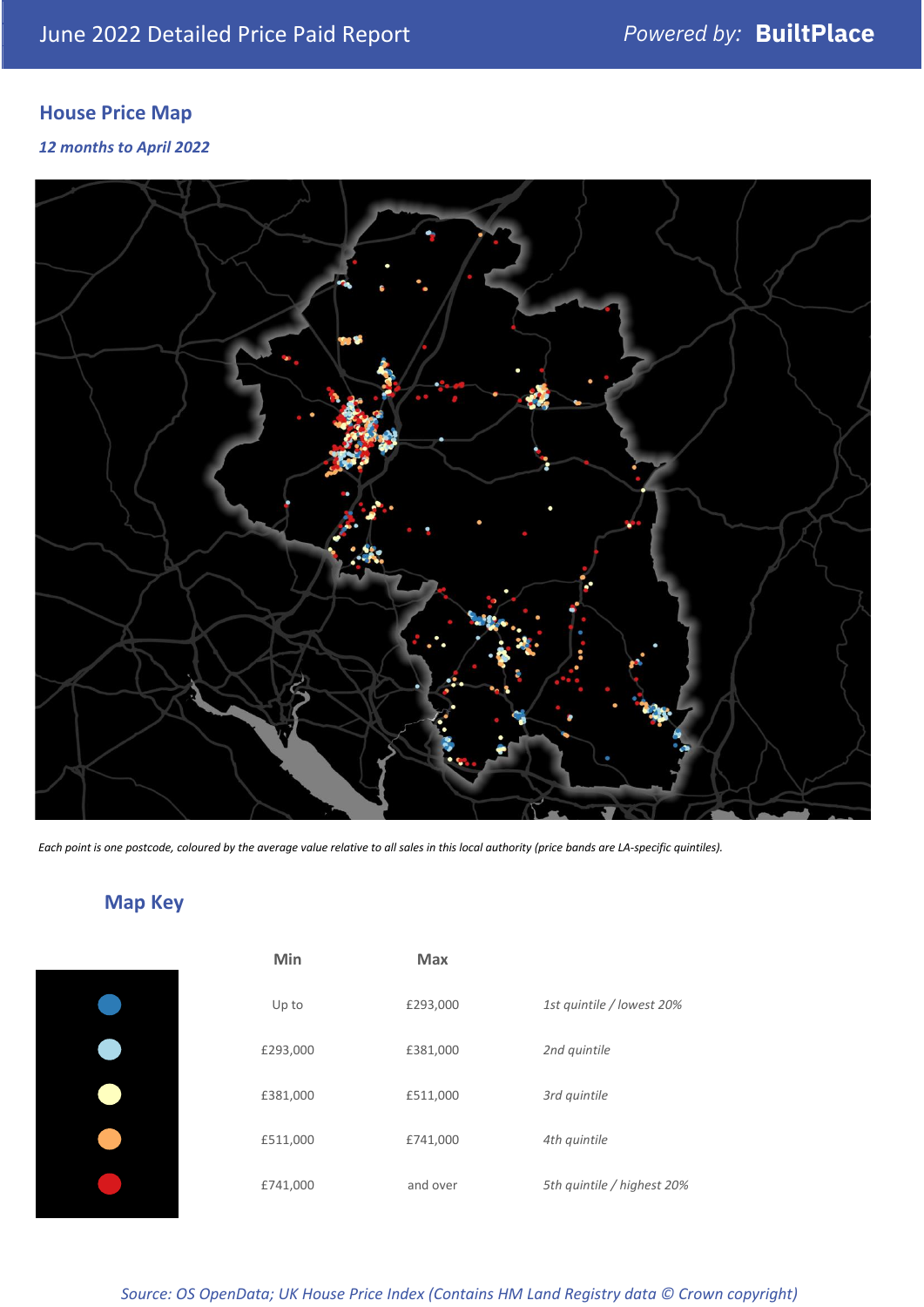### **Average House Price by Property Type**

#### *12 months to April 2022*



|                 | <b>New</b> | <b>Second hand</b> |  |  |
|-----------------|------------|--------------------|--|--|
| <b>Flat</b>     | £320,333   | £259,278           |  |  |
| <b>Terraced</b> | £405,721   | £452,077           |  |  |
| Semi-detached   | £373,366   | £474,021           |  |  |
| <b>Detached</b> | £458,119   | £828,499           |  |  |

#### **House Price Distribution by Year**

*All properties, by price band and calendar year (2020 = year to date)*

|                    | 1997 | 2002 | 2007 | 2012 | 2017 | 2019 | 2020 |
|--------------------|------|------|------|------|------|------|------|
| <b>Under £100k</b> | 53%  | 5%   | 2%   | 1%   | 0%   | 0%   | 0%   |
| £100-200k          | 36%  | 46%  | 23%  | 19%  | 8%   | 6%   | 9%   |
| E200-300k          | 9%   | 27%  | 32%  | 32%  | 19%  | 16%  | 15%  |
| £300-400k          | 2%   | 11%  | 18%  | 19%  | 22%  | 22%  | 21%  |
| £400-500k          | 0%   | 5%   | 11%  | 13%  | 17%  | 15%  | 14%  |
| <b>£500k-1m</b>    | 0%   | 5%   | 13%  | 13%  | 28%  | 33%  | 34%  |
| £1-2m              | 0%   | 0%   | 2%   | 2%   | 6%   | 8%   | 8%   |
| <b>Over £2m</b>    | 0%   | 0%   | 0%   | 0%   | 0%   | 1%   | 1%   |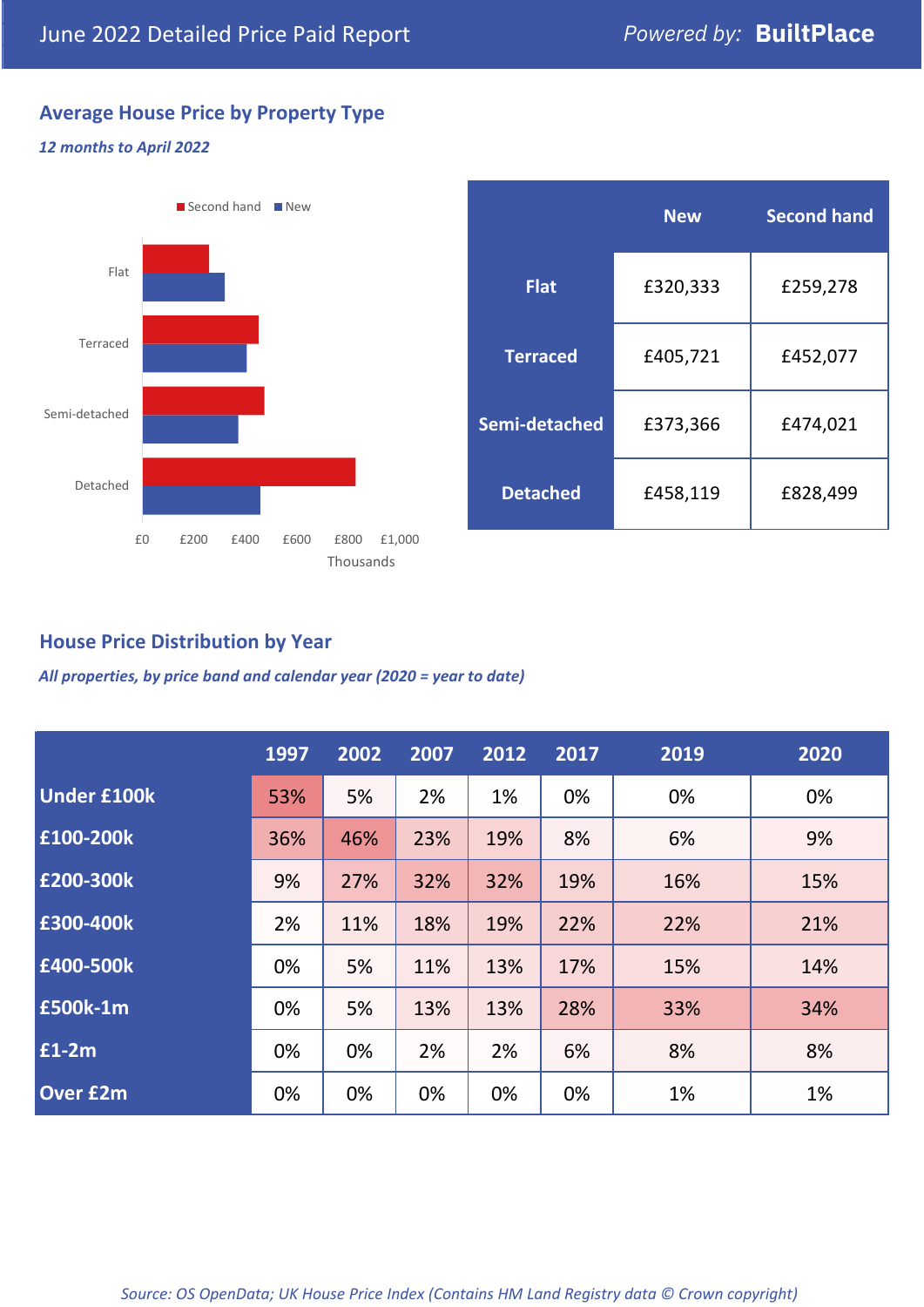#### **Transactions (February 2022 data)**

*Annual Transactions, Indexed (2001-05 average = 100)*



There were 2,060 transactions in Winchester during the 12 months to February 2022. This is 83% of the average from 2001-05 and suggests activity is below pre-downturn levels.

Transactions in Winchester have fallen by 6.3% since 2014, compared to changes of -9.9% for South East and -7.7% for England.



#### *Cash and New Build Sales as % of Total, by Year*

*Note: The data on this page EXCLUDES transactions identified as transfers under a power of sale/repossessions, buy-to-lets (where they can be identified by a mortgage), and transfers to non-private individuals - i.e. it comprises only Land Registry 'A' data.*